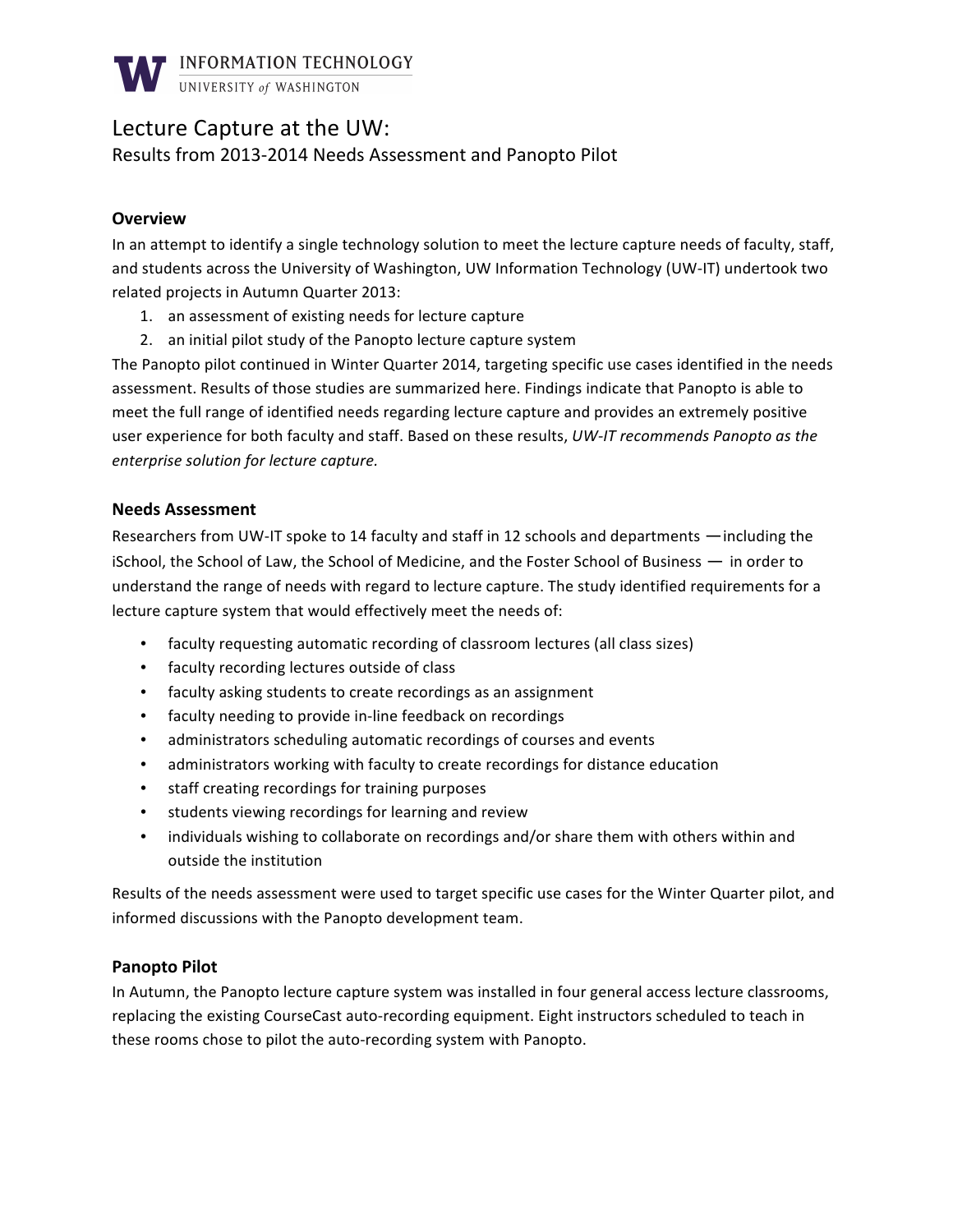

UNIVERSITY of WASHINGTON

For the Winter pilot, instructors and staff were recruited to represent specific use cases. The seventeen' participants included faculty auto-recording classroom lectures as well as recording lectures outside of class, faculty who asked students to make recordings, and staff making recordings for training purposes. All participants in the Autumn and Winter pilots, as well as students from their classes, were invited to complete an end-of-quarter survey about their use of and experience with Panopto.

#### *Survey!Respondents*

|                 | Autumn                       | Winter                        | Total |
|-----------------|------------------------------|-------------------------------|-------|
| Faculty         | 7 of 8 (88%)                 | 10 of 17 (59%)                | ∸     |
| <b>Students</b> | 41 students (from 7 courses) | 531 students (from 8 courses) | 572   |

#### *Survey!Results*

Because the survey and the Panopto system remained fairly consistent from Autumn to Winter, and there was little difference in survey responses between the two pilot groups, results were combined where possible for ease of reporting.

#### **Instructors**

Use of Panopto and its features varied among pilot participants depending on their needs and their interest in experimenting with the new technology. Regardless of how they had used the technology during the pilot quarter, all instructors reported that there was more that they would have liked to do with Panopto, indicating specific activities.

|                                                                                | Did during pilot | Would have liked to<br>do |
|--------------------------------------------------------------------------------|------------------|---------------------------|
| Recorded classroom lectures (either automatically or manually)                 | 13 (77%)         |                           |
| Experimented with Panopto in my "sandbox" (private recording<br>space)         | 6(35%)           | 6 (35%)                   |
| Recorded lectures outside of class OR recorded a training video                | 5 (29%)          | 4 (24%)                   |
| Edited my recordings                                                           | 3(18%)           | 9(53%)                    |
| Reviewed analytic data on how often/by whom/how long<br>recordings were viewed | 3(18%)           | 10 (59%)                  |
| Asked students to record and submit videos as an assignment                    | 1(6%)            | 3(18%)                    |
| Added comments to my recordings                                                | $0(0\%)$         | 9(53%)                    |
| Collaborated on a recording with someone who was not co-located*               | $0(0\%)$         | 1 (10%)                   |
| Requested captioning on recordings*                                            | $0(0\%)$         | 4 (40%)                   |
| Provided feedback (within Panopto) on videos submitted as an<br>assignment*    | $0(0\%)$         | 2(20%)                    |

\*These items were not included in the Autumn survey

When asked about challenges to using Panopto, most frequently mentioned (4 of 17 instructors) were a lack of time to learn the new technology and inadequate training/experience. Other challenges were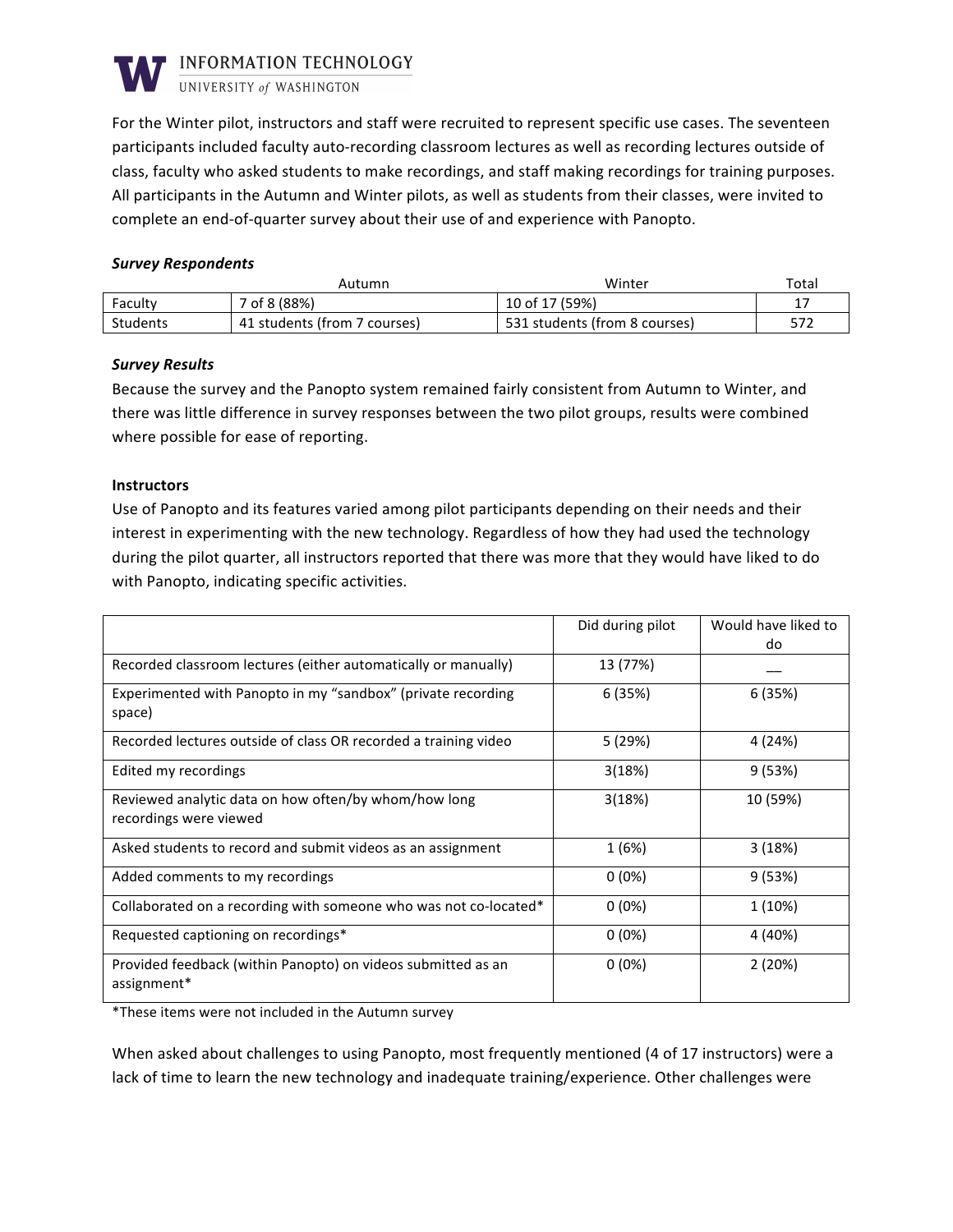

UNIVERSITY of WASHINGTON

minor and mentioned by only 1-2 instructors. These included log-in issues, difficulty using the editing deck, slow upload speed, problems with camera positioning, and delay in video posting.

When asked if they would recommend Panopto to colleagues interested in recording lectures, fourteen instructors (82%) said "yes." The remaining three instructors selected "Maybe/It depends," explaining that they had limited experience with Panopto's features. None indicated they would not recommend it.

Overall, instructors appeared very satisfied with Panopto. Open-ended comments ("Is there anything more you would like to tell us...?") were positive:

It is awesome. Super-easy to use both in class and in my office. I also liked having one type of video in the class, rather than a mixture of Coursecast and something else. And, knowing who is watching the *videos and for how long is useful...* 

For colleagues interested in pursuing a 'flip the classroom' approach to instruction, Panopto serves as an excellent platform through which to provide students access to material prior to in-class *meetings.*

*I* liked how easy it was to record from multiple video sources.

Panopto is very robust and overall a great product, with all the features that I need...

*I* appreciate the flexibility of Panopto — even though I did not use those features within this course. *Being able to integrate multiple video sources is an excellent option, which Tegrity does not offer. In* addition, the ability to edit, insert notes/annotations, and collaborate with others are great options *that I suspect I will use in future courses.* 

### **Students**

Of the 572 students who responded to the survey, 386 reported viewing at least one recording in Panopto. (In many courses, auto-recorded classroom lectures were available through Panopto as a resource for review.) Of those 386 users, 182 (47%) reported viewing "substantial sections of several recordings," and another 72 (19%) reported viewing "substantial sections of most of the recordings."

Panopto includes a variety of features intended to improve students' experience of viewing and learning from recorded presentations. However, only 19% of students who viewed lectures in Panopto reported learning about these features from their instructors. When asked to describe their use of specific features, between one- and two-thirds of these students indicated that they "did not know about" each feature. The top five most frequently used features were used by only 20-30% of students. These included the ability to:

| Choose quality of recording playback (depending on Internet speed)          | 30% |
|-----------------------------------------------------------------------------|-----|
| Return to exact section of recording by clicking on any note or bookmark    | 26% |
| Take personal notes, automatically time-stamped, while recording is playing | 25% |
| Quickly review last 10 seconds of recording (with one click)                | 24% |
| Search for particular words (text) in presentation                          | 21% |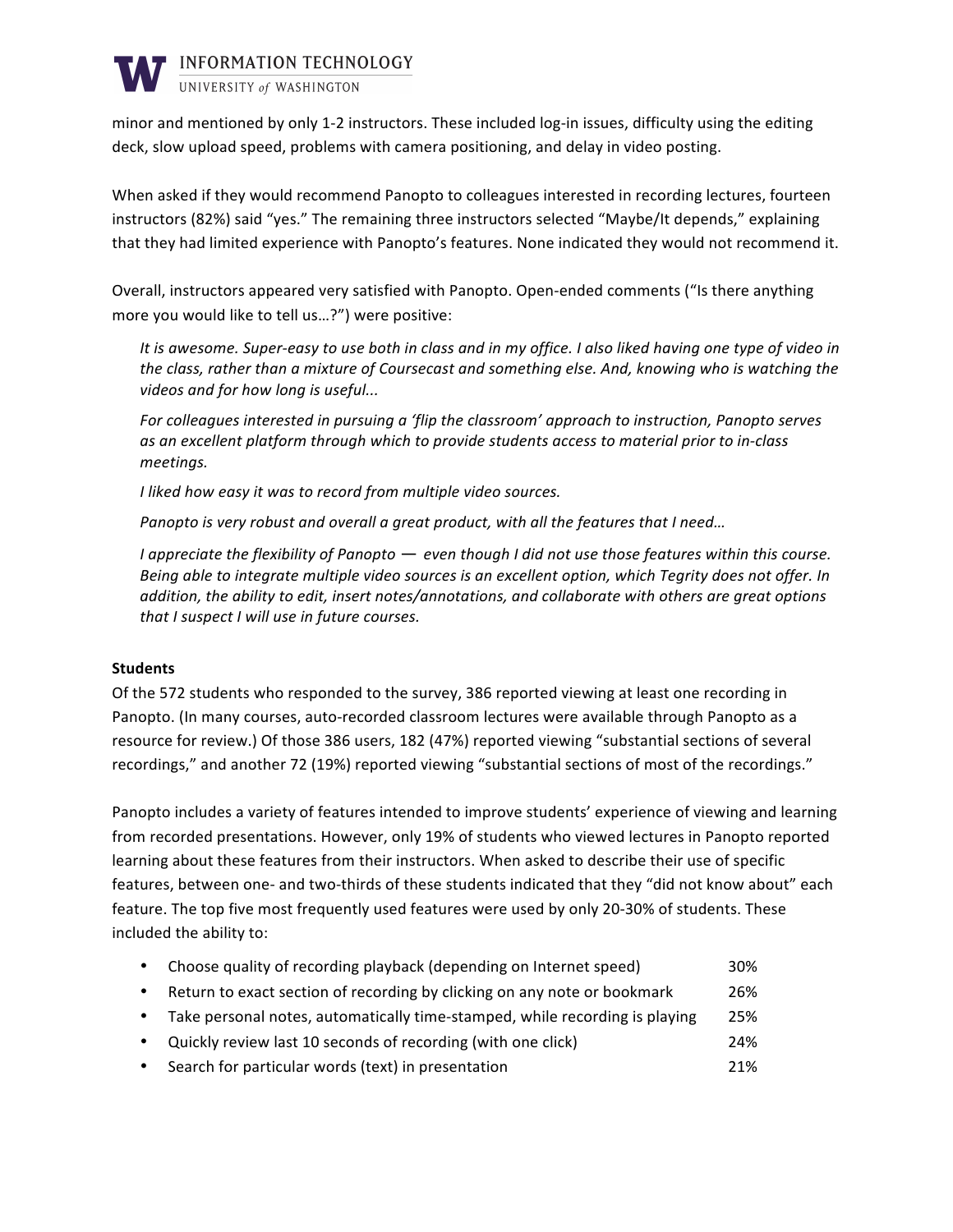

An additional seven features, including the ability to bookmark any point in a recording and comment/ask questions within a recording, were used by less than 20% of students.

In regard to challenges, most frequently mentioned (55 of 386 viewers) were problems with buffering:

Sometimes, it would load slowly or be buffering, but I'm pretty sure that was my computer or the **Internet struggling.** 

It is slow sometimes and lags when you try to click on a previous or later part of the lecture.

*The buffering occurred frequently and it was difficult to near impossible to navigate through a lecture without actually watching it in real time.* 

These comments appear to reflect problems with students' Internet connection (speed or quality) power of their computer, or perhaps lack of knowledge of certain features (the ability to choose the quality of recording playback depending on Internet speed). Likewise, the three next most frequently mentioned challenges were not with the Panopto system itself, but problems with the recording equipment or setup, or instructor error. These challenges included inconsistencies across lectures (e.g., PowerPoint slides or lecture notes missing), poor audio, or poor video quality/camera issues:

Some of the videos did not display the lecture slides on the screen in addition to the video of the *lecture hall.* 

Sometimes the volume changes due to teacher moving or background noise blocking her voice.

Camera angle made board hard to read.

Additional challenges included navigating the viewer, compatibility issues, and poor user interface:

You can't see the whole screen, and, using Safari, sometimes the slides would not transition along *with the lecture.* 

*I* wish the video scrubbing would work better.

Many of these issues are addressed with the redesign of the Panopto user interface this spring.

Despite these expressed frustrations, students appeared to find these challenges minor in relation to their viewing experience as a whole. When asked to rate their overall satisfaction with Panopto, 284 students (74% of those who used the technology) reported being "satisfied" or "very satisfied." Only 30 students (8%) indicated that they were "dissatisfied" or "very dissatisfied" with their experience.

Students were also informed about Panopto's features for recording presentations, since this option would be available to them as well as faculty and staff. Many students responded enthusiastically to the possibility of submitting recorded presentations as assignments (and receiving feedback in-line) as well as creating recordings for their own purposes.

### **Summary**

The needs assessment study conducted in Autumn Quarter 2013 identified a wide range of needs in regard to lecture capture for faculty, staff, and students across the UW community. Some of these